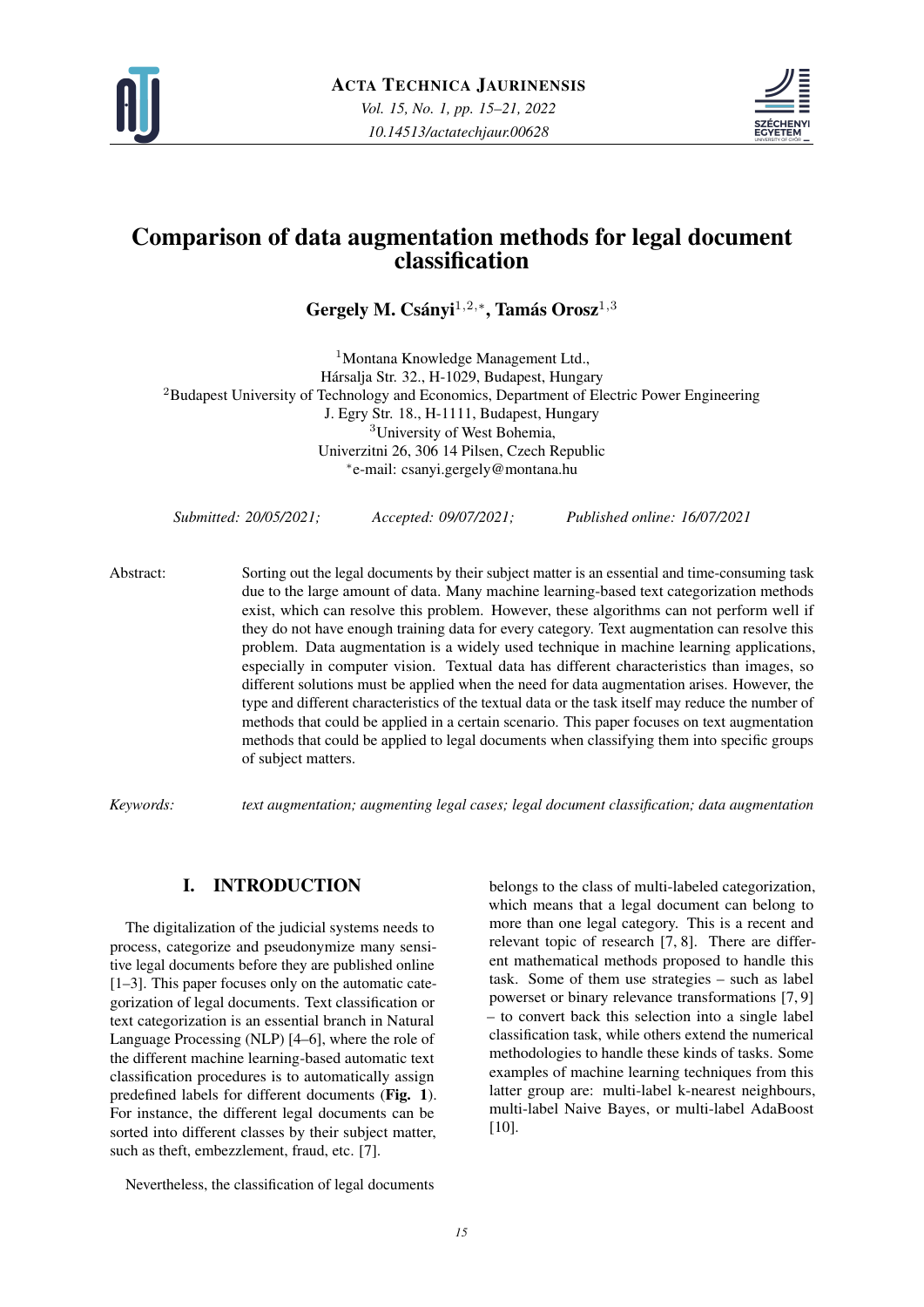<span id="page-1-0"></span>

*Figure 1. General process of legal document categorization*

Fig. [1](#page-1-0). shows the general process of legal document categorization, where the A, B, and C categories refer to specific subject matters, e.g., a crime of theft, the invalidity of a contract, causing a traffic accident, etc. Subject matters are generally highly imbalanced, which is illustrated on the left side of Fig. [2](#page-1-1). Here, the diagram represents the number of documents (training samples) belonging to different categories. Generally, machine learning models tend to perform better when having approximately the same amount of training data for each class. However, as Fig. [2](#page-1-1). shows, in practice, usually this is not the case. In this case, when the dataset is highly imbalanced, or the minority class has only few members, data augmentation techniques can help balancing the dataset.

<span id="page-1-1"></span>

*Figure 2. Augmenting imbalanced datasets*

Text augmentation is a useful technique, which can automatically generate training samples. Hence, it can help to improve the performance of machine learning applications in this case. Data augmentation [\[11\]](#page-5-3) is a well-known technique for training more robust machine learning models that have been successfully applied in the field of computer vision [\[12\]](#page-5-4). Generally, augmenting images is done by mirroring, rotating, cropping, scaling, flipping, etc., but these methods often cannot be applied on texts [\[13\]](#page-5-5). This is because the order of words is important in texts, and changing it could end up in sentences with completely different meanings. However, the need for augmenting data is not present only in the field of computer vision since imbalanced or small datasets occur in all types of machine learning applications. In case of imbalanced or small datasets, it is likely

that the machine learning models overfit or do not fit well on training data. Hence augmentation can improve the robustness and performance of the models. Recently, many studies have been published to tackle the problem of data augmentation in the NLP field [\[14–](#page-5-6)[16\]](#page-5-7). Some approaches depend more on the language or language models [\[14,](#page-5-6) [17\]](#page-5-8), while others are (almost) independent [\[15,](#page-5-9) [18\]](#page-5-10). However, when applying text augmentation, one must pay attention to the characteristics of the text and the problem to be solved, since both of these may affect what type of augmentation techniques can be applied.

The main contribution of this work is providing a comprehensive survey on the possible text augmentation techniques in the case of legal document classification. Legal cases are relatively long (around 1,000-2,000 words), semi-structured texts. Therefore, certain parts of a case can be found in every document, generally well-spelled but not faultless documents. It is important to point out that matter of facts often consist of legal terms. Hence, certain words cannot be replaced or removed by any means. For example, theft, embezzlement, and fraud might be considered relatively close synonyms in general language, but they refer to three completely different types of crime in the legal context. These specialties of legal texts require special attention during the selection of the appropriate text classification methodology.

The paper is organized as follows: Section [II.](#page-1-2) shows similar studies, Section [III.](#page-2-0) presents a brief overview of typical text augmentation techniques and in Section [IV](#page-3-0) a discussion of the useful techniques can be found.

### <span id="page-1-2"></span>II. SIMILAR STUDIES

Yan et al. presented a solution for augmenting legal documents [\[13\]](#page-5-5). Their work aimed to tackle a crime prediction problem, predicting the accusations of a case when the matter of fact is given. They applied three different techniques on sentence level:

- randomly scramble sentences in the sample,
- randomly delete sentences in the sample,
- randomly insert the sentences with the same label in other samples

The neural-based classifiers gained a lot of performance (11 %, F1-score) by the above-mentioned augmentation techniques when the training data was relatively small (10 thousand documents) but significantly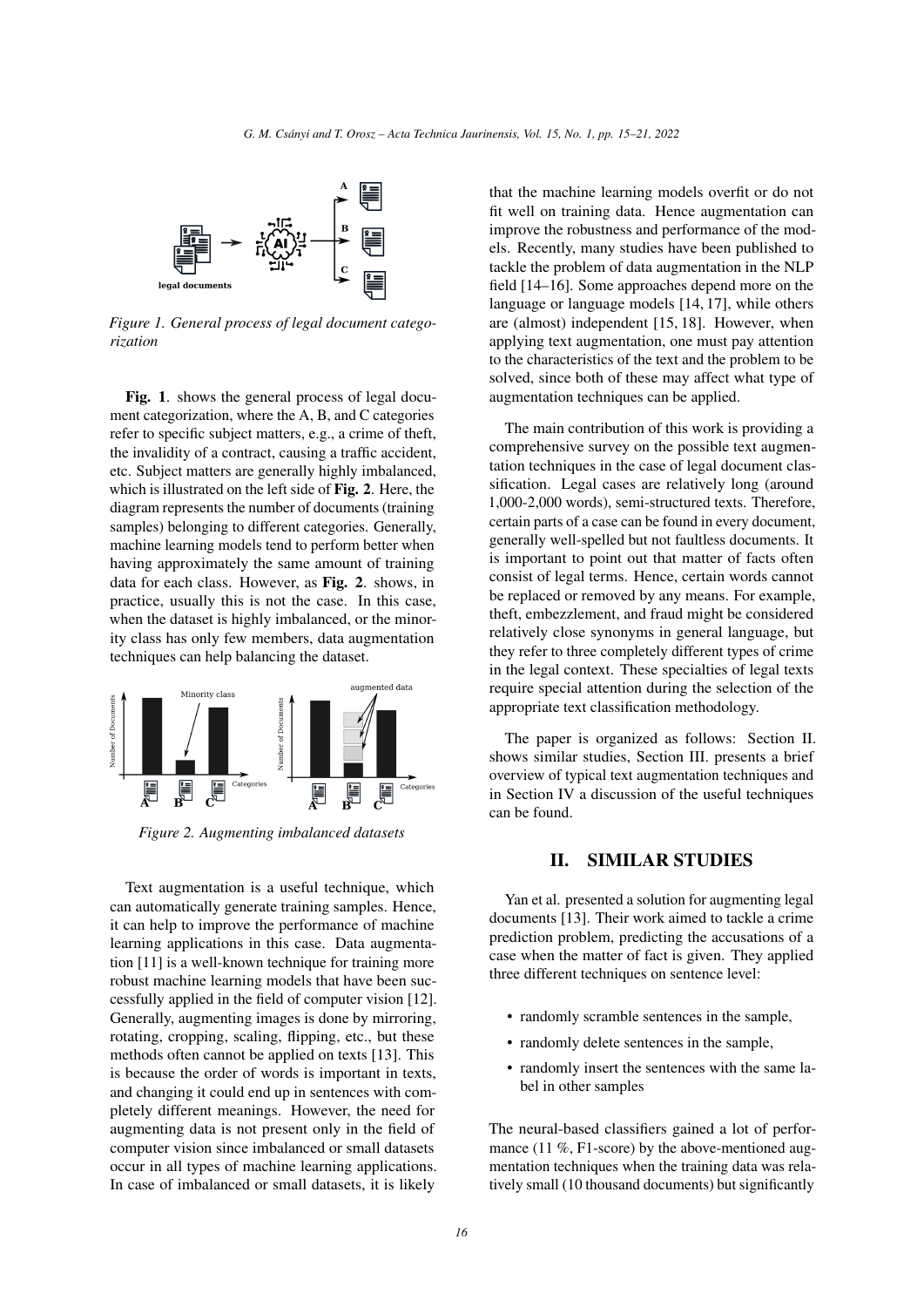less when 10-15 times more training data was available.

Another solution for augmenting legal documents is the TauJud framework, designed for augmenting Chinese legal cases [\[19\]](#page-5-11). The solution performs a two-step augmentation process, namely the Universal Augmentation and Judicial Augmentation steps. The former includes stop word deletion, back translation (RTT), and clipping, while the latter includes counterfactual data augmentation [\[20\]](#page-5-12), and synonym replacement. It is possible to set what kind of augmentation steps have to be done and to choose multiple from these steps simultaneously. However, protecting words from augmentation is missing from the framework's repertoire.

# <span id="page-2-0"></span>III. TYPICAL AUGMENTATION **TECHNIQUES**

### 1. Easy Data Augmentation

Easy Data Augmentation (EDA) has gained interest after defining four simple methods for augmenting textual data and showing the efficiency of this approach on five different classification tasks [\[15\]](#page-5-9). The methods were the following:

- Synonym Replacement (SR) Select n pieces of words from the sentence that are not stopwords. Replace each of these words with one of its randomly chosen synonyms.
- Random Insertion (RI) Pick a random word in a sentence. Add the randomly selected synonym of this word to a random position of the sentence.
- Random Swap (RS) Swap position of randomly chosen word pairs n times.
- Random Deletion (RD) Randomly delete words from the document with probability p.

The latter two methods are completely languageindependent, while the first two require a languagedependent WordNet database [\[21\]](#page-5-13). Nevertheless, these methods do not require a pretrained language model like GPT-2 [\[22\]](#page-5-14) or word embeddings [\[23–](#page-5-15)[25\]](#page-5-16). The power of these techniques lies in the simplicity of the solution, while the authors reported significant gain (around 3% on average) by using these techniques on text classification tasks.

#### 2. Round-trip translation

Round-trip Translation (RTT) is an augmentation technique that harnesses the fact that translating a text to a random language and translating back to the original one in the majority of the cases (depending on the length of the text) results in a slightly different text, yet preserving the original meaning [\[26](#page-5-17)[–30\]](#page-6-0). The technique is also known as recursive, back-and-forth, and bi-directional translation.

#### 3. Semantic similarity augmentation

By means of distributed word representations, semantically similar words can be identified [\[23\]](#page-5-15). Hence, textual data can be easily augmented by replacing a fraction of the original text with the nearest neighbours of the chosen words. This approach requires either pre-trained word embedding models for the language in question or enough data from the target application to build the embedding model [\[16\]](#page-5-7). Thus, this approach does not require access to a dictionary or thesaurus for a language to find synonyms [\[16\]](#page-5-7). This can be advantageous for languages where such resources are more difficult to obtain, but there is enough unsupervised text data to be able to build the embedding models [\[16\]](#page-5-7). As word embedding models e.g. Word2Vec [\[23\]](#page-5-15), GloVe [\[25\]](#page-5-16), FastText [\[24\]](#page-5-18) could be used, but these models may not handle words that are homonyms (multiple-meaning words) properly. By transformer-based language models such as BERT [\[31\]](#page-6-1), the representation for words can be obtained in a context-dependent manner, providing a better solution for homonyms but with significantly more effort.

#### 4. Text generation

Another approach for text augmentation is to use pre-trained language models to generate random texts. While this could be made by an LSTM-based encoderdecoder network, this type of solution would require a significant amount of training data and would generate grammatically incorrect sentences [\[32\]](#page-6-2). Another, more sophisticated approaches would be using generative adversarial networks (GANs) [\[33\]](#page-6-3), variational autoencoders (VAE) [\[34\]](#page-6-4), or paraphrasing [\[35\]](#page-6-5).

GPT [\[36\]](#page-6-6), GPT-2 [\[22\]](#page-5-14) models are capable of producing grammatically correct, high-quality texts even when fine-tuned on small training data [\[14\]](#page-5-6). Nevertheless, the lack of ability to preserve or protect certain words from the original text cannot be assured by this method either.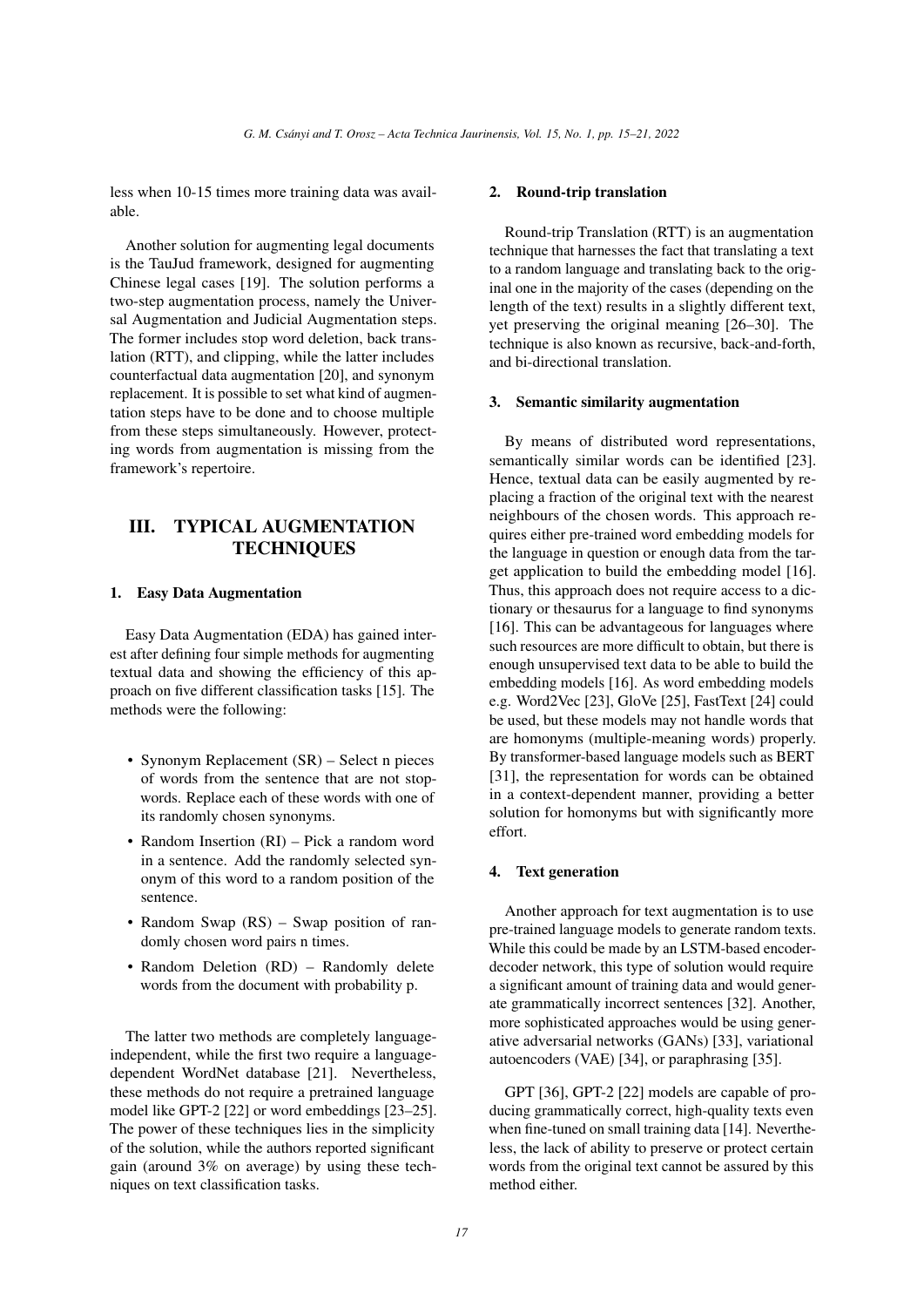#### 5. Synthetic Minority Oversampling Technique

This technique is somewhat different from the already mentioned ones. Synthetic Minority Oversampling Technique (SMOTE) cannot be applied of the original text, but on its representations [\[37\]](#page-6-7).

The basic idea of this method is, that by assuming that in the representation space the points between samples from minority class also belong to the minority class. Hence, creating synthetic samples is done by selecting random points from the lines between original data points as Fig. [3](#page-3-1). shows. These synthetic data points serve as extra data for training a classifier.

<span id="page-3-1"></span>

*Figure 3. Applying Synthetic Minority Oversampling Technique on an imbalanced dataset to generate new training samples and create a more balanced training dataset.*

# <span id="page-3-0"></span>IV. EVALUATION OF AUGMENTATION TECHNIQUES FOR SUBJECT MATTER CLASSIFICATION

Due to the special characteristics of legal cases, namely the length of the documents and the presence of legal terms, some methods are mentioned in Section [III.](#page-2-0) cannot be applied. In the case of Easy Data Augmentation solutions Random Deletion could be used but with a restriction of not deleting specific words, called protected words. These are the words that refer to a certain subject matter, but in other applications, the need for having a list of protected words may also arise. Random Swap could be used without restrictions. However, one may have to keep in mind that in certain cases, this would not make much sense, e.g., when using word-order-independent document representation forms like tf-idf vectorization, or calculating document vectors by averaging word embeddings [\[38,](#page-6-8) [39\]](#page-6-9). Both Synonym Insertion and Synonym Replacement can be applied, but only with caution since adding synonyms of legal terms may end up in changing labels that are not wanted during augmenting data. One solution for this would be the

same as mentioned before: by defining a list of protected words, these words cannot be used during random selection, ensuring that the most important words will not change. WordNet [\[21\]](#page-5-13) provides different domains that can be used to restrict the scope of words for searching synonyms. For instance, synonyms for time-related data, colors, geographical locations, etc., will not change the label of the augmented legal case, yet provide another case that is somewhat different from the original, in other words augmenting the original case. It is important to point out that the quality of methods based on synonyms is highly dependent on whether the words in a text are stemmed or lemmatized or left as they are. This is true especially for highly inflected languages (e.g. German, Spanish, Russian, Hungarian), since WordNet databases contain lemmas only, so the number of words that can be selected for synonym modification (replacement or insertion), is usually significantly higher when the input text has been lemmatized beforehand.

The method of Round-trip Translation cannot be used as an augmentation method since there is no control over the words in the document. One cannot define protected words. As mentioned before, this would be important, since this way, after the double translation, the augmented document would not have the same label as the original one. The same problem arises with **text generation** solutions that can be useful in many applications, but there are no guarantees that the legal terms will be generated properly or will be kept intact.

Semantic similarity augmentation method is also an option that could be used during the augmentation of legal cases to classify the subject matters. The principle of using a list of protected words is also important here, since the most similar words to a given word depend on factors, like what kind of text the model was trained on etc., so keeping certain words intact otherwise would be practically impossible. These embedding models capture semantic similarities by assuming that words occurring in the same or similar contexts have similar meanings. An advantage of this method is that nearest neighbours of a certain word are not only synonyms, but words that occur in similar contexts, so a wider, more general augmentation is possible with these methods. However, it is important to emphasize that the nearest neighbours are highly dependent on the corpus on which the data was trained on and the size of the embedding vector. Another drawback of this method is the question of out-of-vocabulary (OOV) words. If the given document contains many OOV words, the quality of the augmented document may be affected. There are so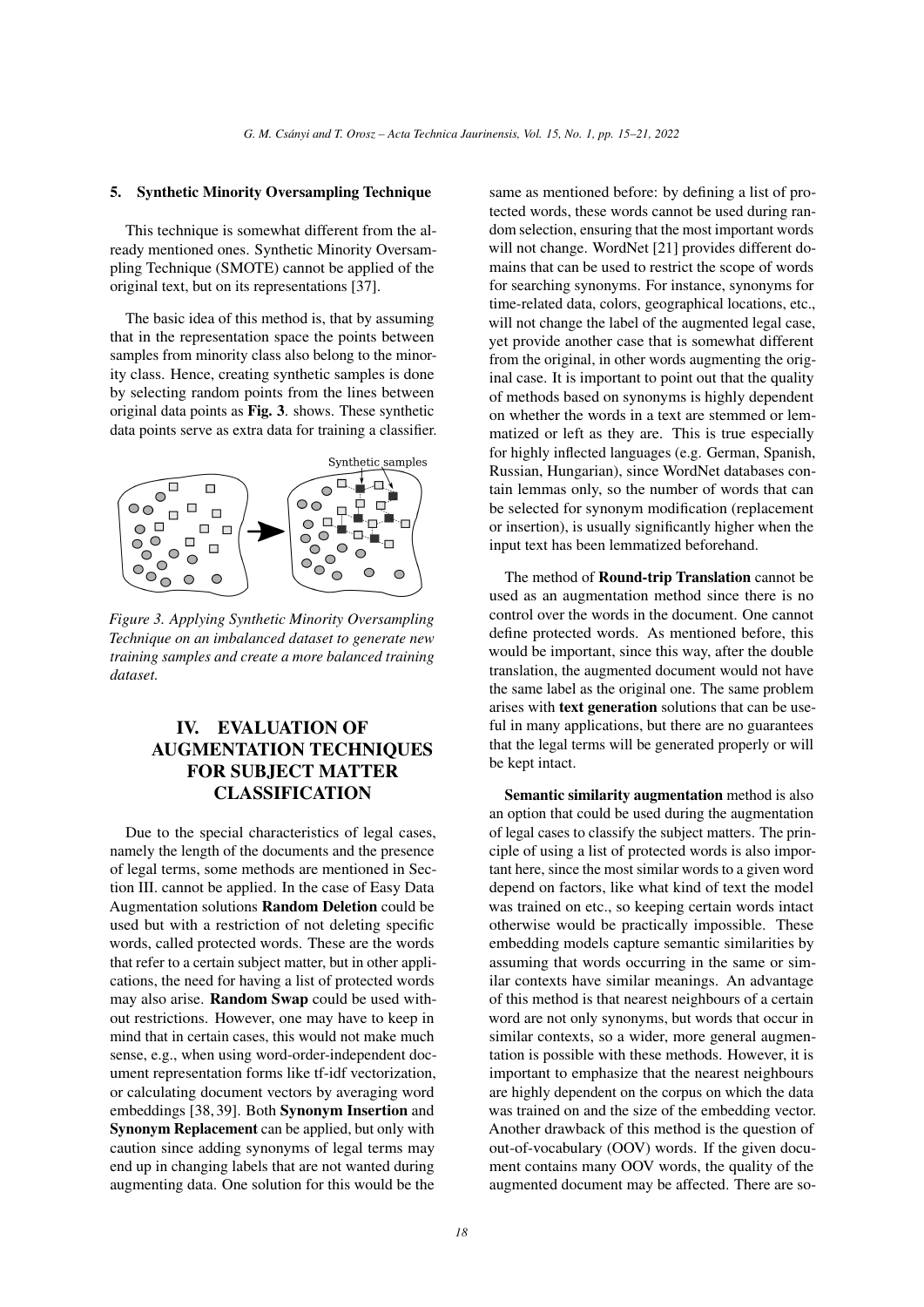lutions to handle this problem. One of them is using FastText embeddings that can map any word into the embedding space, even if they are OOV words, by harnessing the power of subword information. Moreover, this type of embedding proved to perform well on highly inflected languages [\[24\]](#page-5-18). However, using FastText embeddings can be a double-edged sword since applying it on OOV words can result in useful embeddings and completely useless ones. Hence, careful analysis has to be made before deciding for or against using FastText to deal with OOV words.

# V. CONCLUSIONS

Data augmentation is a very important technique that has proven its effectiveness in a high variety of machine learning tasks. This paper provided a brief overview of textual data augmentation techniques, putting more emphasis on classification of legal cases and comparing the available solutions. Current solutions can be applied on short texts e.g. on sentence level and may be ineffective on longer texts in terms of run time. Legal texts contain a lot of legal terms that have to be handled with caution when augmenting data since synonyms of these terms may refer to a completely different legal term, adding a significant bias to the augmented data. It can be stated that none of the mentioned solutions deal with this issue, however, some of them can be extended to solve it but not all of them. Generally, the more augmentation steps are applied, the better the expected quality of the augmented dataset will be reached, but there is no golden rule, which can be applied for every single problem.

### **REFERENCES**

- <span id="page-4-0"></span>[1] E. Comission, "Digitalisation of justice." ["https://ec.]("https://ec.europa.eu/info/policies/justice-and-fundamental-rights/digitalisation-justice_en") [europa.eu/info/policies/]("https://ec.europa.eu/info/policies/justice-and-fundamental-rights/digitalisation-justice_en") [justice-and-fundamental-rights/]("https://ec.europa.eu/info/policies/justice-and-fundamental-rights/digitalisation-justice_en") [digitalisation-justice\\_en"]("https://ec.europa.eu/info/policies/justice-and-fundamental-rights/digitalisation-justice_en"), "(accessed: 01.02.2021)".
- [2] E. Hyvönen, M. TAMPER, E. IKKALA, S. SARSA, A. OKSANEN, J. TUOMINEN, and A. HIETANEN, "Lawsampo: a semantic portal on a linked open data service for finnish legislation and case law," in *Proceedings of ESWC*, 2020.
- <span id="page-4-1"></span>[3] "Pseudonymization according to the gdpr [definitions and examples]." ["https:]("https://dataprivacymanager.net/pseudonymization-according-to-the-gdpr/") [//dataprivacymanager.net/]("https://dataprivacymanager.net/pseudonymization-according-to-the-gdpr/")

### ACKNOWLEDGEMENT

This project (no. 2020-1.1.2-PIACI-KFI-2020- 00049) has been implemented with the support provided from the National Research, Development and Innovation Fund of Hungary, financed under the 2020- 1.1.2-PIACI KFI funding scheme.

# AUTHOR CONTRIBUTIONS

G. M. Csánvi: Conceptualization, Software, Writing, Review, Editing.

T. Orosz: Supervision, Software, Writing, Review and Editing.

#### DISCLOSURE STATEMENT

The authors declare that they have no known competing financial interests or personal relationships that could have appeared to influence the work reported in this paper.

### ORCID

G. M. Csányi http://orcid.org/0000-0001-8475-5969

T. Orosz http://orcid.org 0000-0002-8743-3989

[pseudonymization-according-to-th]("https://dataprivacymanager.net/pseudonymization-according-to-the-gdpr/")e-gdpr/ ["]("https://dataprivacymanager.net/pseudonymization-according-to-the-gdpr/"), "(accessed: 02.15.2021)".

- <span id="page-4-2"></span>[4] A. Dhar, H. Mukherjee, N. S. Dash, and K. Roy, "Text categorization: past and present," *Artificial Intelligence Review*, vol. 54, no. 4, pp. 3007– 3054, 2021.
- [5] P. Jackson and I. Moulinier, *Natural language processing for online applications: Text retrieval, extraction and categorization*, vol. 5. John Benjamins Publishing, 2007.
- <span id="page-4-3"></span>[6] P. J. Hayes, L. E. Knecht, and M. J. Cellio, "A news story categorization system," in *Second Conference on Applied Natural Language Processing*, pp. 9–17, 1988.
- <span id="page-4-4"></span>[7] R. B. Pereira, A. Plastino, B. Zadrozny, and L. H. Merschmann, "Categorizing feature selection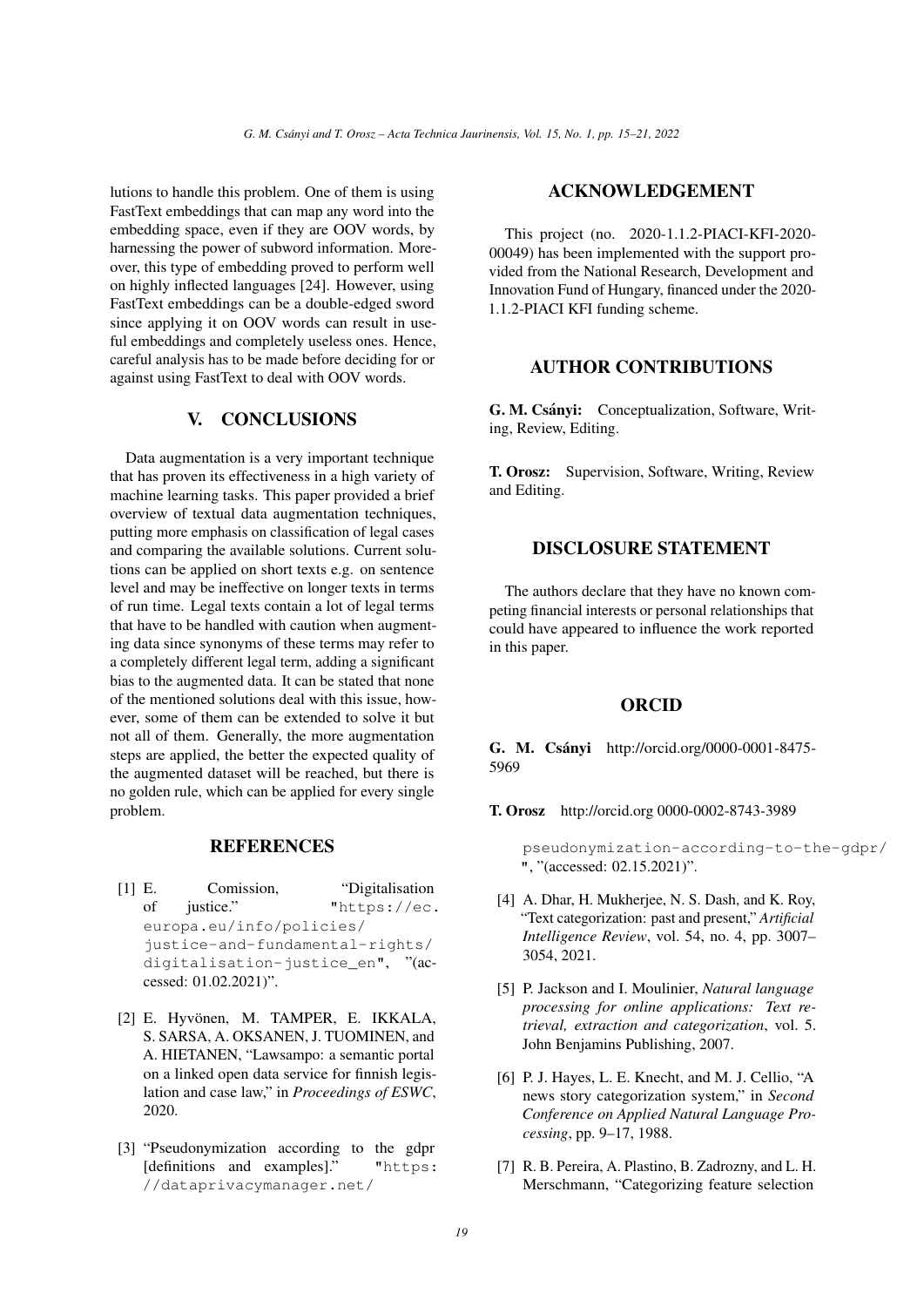methods for multi-label classification," *Artificial Intelligence Review*, vol. 49, no. 1, pp. 57–78, 2018.

- <span id="page-5-0"></span>[8] M.-L. Zhang and Z.-H. Zhou, "Ml-knn: A lazy learning approach to multi-label learning," *Pattern recognition*, vol. 40, no. 7, pp. 2038–2048, 2007.
- <span id="page-5-1"></span>[9] G. E. Tsekouras, C. Anagnostopoulos, D. Gavalas, and E. Dafhi, "Classification of web documents using fuzzy logic categorical data clustering," in *IFIP International Conference on Artificial Intelligence Applications and Innovations*, pp. 93–100, Springer, 2007.
- <span id="page-5-2"></span>[10] G. Tsoumakas, I. Katakis, and I. Vlahavas, "Mining multi-label data," in *Data mining and knowledge discovery handbook*, pp. 667–685, Springer, 2009.
- <span id="page-5-3"></span>[11] S. C. Wong, A. Gatt, V. Stamatescu, and M. D. McDonnell, "Understanding data augmentation for classification: when to warp?," in *2016 international conference on digital image computing: techniques and applications (DICTA)*, pp. 1–6, IEEE, 2016.
- <span id="page-5-4"></span>[12] E. D. Cubuk, B. Zoph, D. Mane, V. Vasudevan, and Q. V. Le, "Autoaugment: Learning augmentation policies from data," *arXiv preprint arXiv:1805.09501*, 2018.
- <span id="page-5-5"></span>[13] G. Yan, Y. Li, S. Zhang, and Z. Chen, "Data augmentation for deep learning of judgment documents," in *International Conference on Intelligent Science and Big Data Engineering*, pp. 232– 242, Springer, 2019.
- <span id="page-5-6"></span>[14] A. Anaby-Tavor, B. Carmeli, E. Goldbraich, A. Kantor, G. Kour, S. Shlomov, N. Tepper, and N. Zwerdling, "Do not have enough data? deep learning to the rescue!," in *Proceedings of the AAAI Conference on Artificial Intelligence*, vol. 34, pp. 7383–7390, 2020.
- <span id="page-5-9"></span>[15] J. Wei and K. Zou, "Eda: Easy data augmentation techniques for boosting performance on text classification tasks," *arXiv preprint arXiv:1901.11196*, 2019.
- <span id="page-5-7"></span>[16] V. Marivate and T. Sefara, "Improving short text classification through global augmentation methods," in *International Cross-Domain Conference for Machine Learning and Knowledge Extraction*, pp. 385–399, Springer, 2020.
- <span id="page-5-8"></span>[17] Y. Li, T. Cohn, and T. Baldwin, "Robust training under linguistic adversity," in *Proceedings of the 15th Conference of the European Chapter of the Association for Computational Linguistics: Volume 2, Short Papers*, pp. 21–27, 2017.
- <span id="page-5-10"></span>[18] S. Kobayashi, "Contextual augmentation: Data augmentation by words with paradigmatic relations," *arXiv preprint arXiv:1805.06201*, 2018.
- <span id="page-5-11"></span>[19] Z. Guo, J. Liu, T. He, Z. Li, and P. Zhangzhu, "Taujud: test augmentation of machine learning in judicial documents," in *Proceedings of the 29th ACM SIGSOFT International Symposium on Software Testing and Analysis*, pp. 549–552, 2020.
- <span id="page-5-12"></span>[20] R. Zmigrod, S. J. Mielke, H. Wallach, and R. Cotterell, "Counterfactual data augmentation for mitigating gender stereotypes in languages with rich morphology," in *Proceedings of the 57th Annual Meeting of the Association for Computational Linguistics*, (Florence, Italy), pp. 1651–1661, Association for Computational Linguistics, July 2019.
- <span id="page-5-13"></span>[21] G. A. Miller, "Wordnet: a lexical database for english," *Communications of the ACM*, vol. 38, no. 11, pp. 39–41, 1995.
- <span id="page-5-14"></span>[22] A. Radford, J. Wu, R. Child, D. Luan, D. Amodei, and I. Sutskever, "Language models are unsupervised multitask learners," *OpenAI blog*, vol. 1, no. 8, p. 9, 2019.
- <span id="page-5-15"></span>[23] T. Mikolov, K. Chen, G. Corrado, and J. Dean, "Efficient estimation of word representations in vector space," *arXiv preprint arXiv:1301.3781*, 2013.
- <span id="page-5-18"></span>[24] P. Bojanowski, E. Grave, A. Joulin, and T. Mikolov, "Enriching word vectors with subword information," *arXiv preprint arXiv:1607.04606*, 2016.
- <span id="page-5-16"></span>[25] J. Pennington, R. Socher, and C. D. Manning, "Glove: Global vectors for word representation," in *Proceedings of the 2014 conference on empirical methods in natural language processing (EMNLP)*, pp. 1532–1543, 2014.
- <span id="page-5-17"></span>[26] A. Gerasimov, D. Nogueira, K. Semolini, S. Firoozkoohi, R. A. Rivera, T. a Patent, K. K. Zerling, L. García-Santiago, M.-D. Olvera-Lobo, M. Aiken, *et al.*, "The efficacy of roundtrip translation for mt evaluation,"